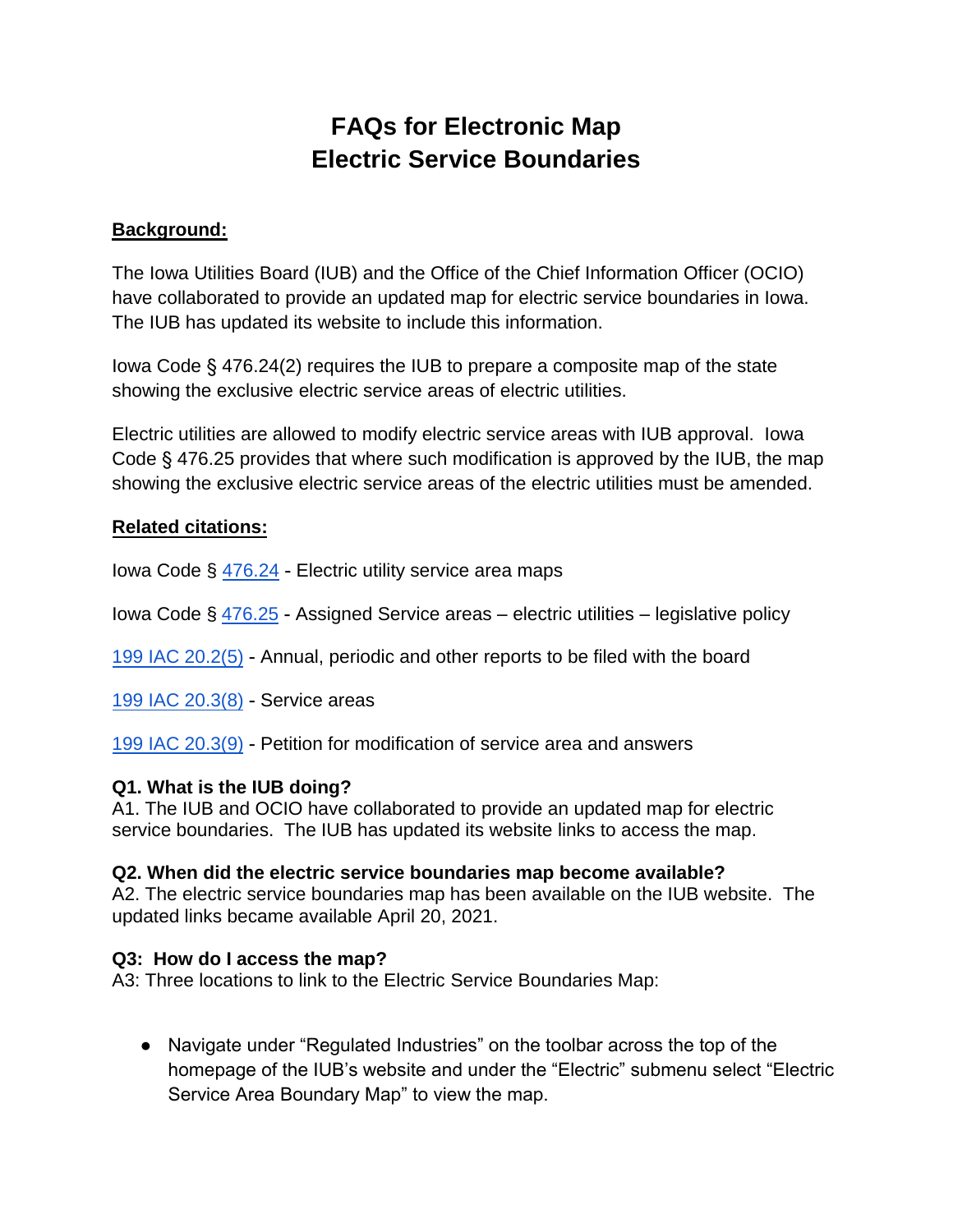- Navigate under "Online Services" on the toolbar across the top of the homepage of the IUB's website and under the "View a Utility Service Area Map" submenu select "Electric Service Area Map" to view the map.
- Navigate to "Quick Links" on the right side of the homepage of the IUB's website. Select "View a Utility Service Area Map" and select "Electric Service Area Map" to view the map.

# **Q4: How do I navigate the map?**

A4: The User Guide provides instructions on how to navigate the map. You may access the User Guide by clicking on the link on the splash screen or by clicking on the information (i) icon in the upper right side of the map in the green shaded area.

## **Q5: What do I do if I think the electric service boundaries are inaccurate?**

A5: Notify your electric company or email the IUB at [iub@iub.iowa.gov.](mailto:iub@iub.iowa.gov)

## **Q6: How current is the electronic map?**

A6: The entire map was updated as of December 4, 2020. To see revision [or editing] information, click on a service area boundary on the map. A pop-up box will appear with information containing the company name, type of boundary, name of editor, and date of edit. Generally speaking, the electronic map is considered current as of the last edit. The map is updated when the IUB approves a service boundary modification per Iowa Code § 476.25 and the IUB's rules at 199 IAC 20.3(9).

# **Q7: What is GIS?**

A7: GIS means geographic information system. It is a computer-based tool used for mapping. It analyzes spatial location and organizes layers of information into visualizations using maps and 3D scenes.

## **Q8: How do I get a printed copy of the map?**

A8: If you have access to a printer, select the printer icon at the top right corner of the map. This opens a panel to set printing options. The default settings will generate an letter-sized PDF of the current map extent. You can change the size, output type, title, and other properties by clicking on the advanced tool button below the default print settings. View the User Guide for more information on printing. To access the User Guide, click on the information (i) icon in the upper right side of the map in the green shaded area.

# **Q9: How do I download a shapefile?**

A9: Please start by visiting the [Electrical Service Boundaries](https://geodata.iowa.gov/datasets/electrical-service-boundaries/explore?location=41.884735%2C-93.329999%2C8.00&showTable=true) page of the website [geodata.iowa.gov.](https://geodata.iowa.gov/) Next, click on the icon for "Filter Data." The picture below shows the icons for "Filter Data" and "Download." From this page, select the box next to "Owner" and type in the name of the electric company in the search bar and select the name when it appears. Click on the icon for "Download" and make sure to turn on "Toggle Filters" located at the top left side of the screen. From there, you will be able to